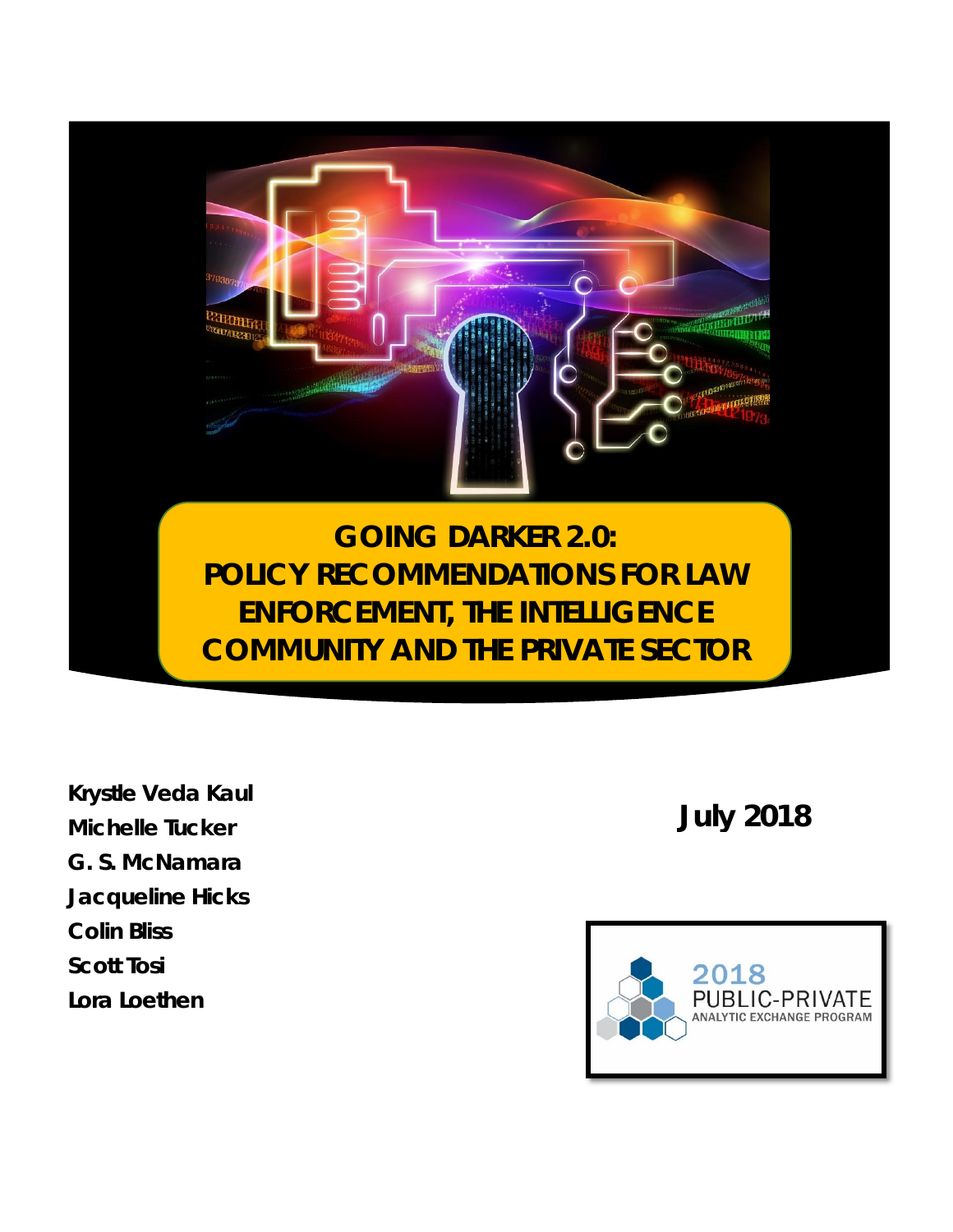## **ACKNOWLEDGMENTS**

We would like to first thank the Office of the Director of National Intelligence (ODNI) and the Department of Homeland Security (DHS) for their gracious support throughout the duration of the program.

We could not have completed this study without the unwavering support and dedication of Ms. Lora Loethen, Homeland Programs Manager for the ODNI National Intelligence Manager of Transnational Crime, Homeland and the Western Hemisphere, our devoted Team Champion who steered us throughout this study and helped turn an idea into a product. We would like to acknowledge and thank each member of our public-private sector working group for their tireless efforts from around the US, which includes our dedicated Team Lead Krystle Kaul and team members G. S. McNamara, Michelle Tucker, Jacqueline Hicks, Colin Bliss and Scott Tosi.

We are very thankful for all the unique insight we received from interviewees who contributed to this report by educating our group on the many aspects of 'going dark,' and we take full responsibility for any and all errors of fact or interpretation implied or explicit in this paper. Our interviewees include experts from the RSA Conference and the Army Cyber Institute at West Point Academy, government officials and private sector experts. We are grateful for the unique and diverse perspectives, particularly from senior government officials and private sector experts who contributed valuable insight on our study topic.

This collection of policy briefs present the findings of a team of public and private sector analysts focused on the going dark problem and its attempt to collectively address the national security concerns resulting from barriers to data collection. The team arrived at the key findings and recommendations through extensive qualitative and quantitative research, which included conducting interviews on going dark with subject matter experts within law enforcement, the intelligence community and the private sector. It is important to note that the findings, statements and views expressed in this paper belong solely to the team and do not represent or reflect the position of the US Government or any commercial entity.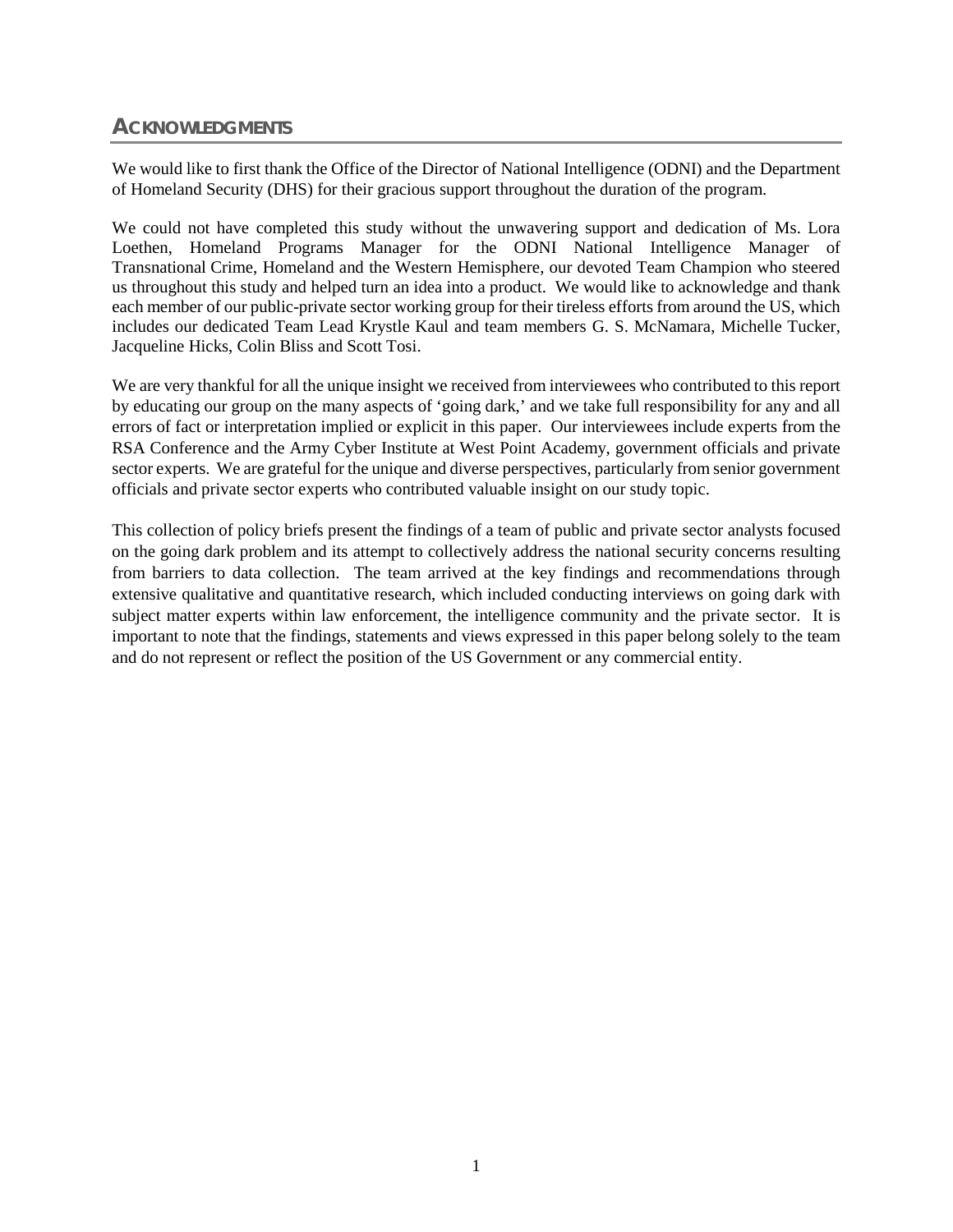#### **EXECUTIVE SUMMARY**

The public and private sectors face a growing national security concern resulting from the ability of criminals, terrorists, and state actors to obfuscate their activities by 'going dark'[1](#page-2-0) through encryption or other means. Strong encryption ensures digital communications are protected for secure commerce and trade to strengthen cybersecurity and to safeguard private information, national security, and the global economy. Unfortunately, rapidly evolving technological advancements—particularly in digital and communications security—impede the ability of US law enforcement and the intelligence community to collect and analyze information that is critical to thwarting potential threats. The recommendations put forth in this paper are intended to help the Office of the Director of National Intelligence (ODNI) tackle the going dark problem and help mitigate potential threats with help from the private sector.

This collection of policy briefs cover the following target areas:

- **Public Awareness about Going Dark**
	- o *Employ public surrogates to raise the public's awareness of the challenges imposed by encryption as lawmakers garner support for feasible and balanced mitigation strategies.*
- **Investment in Research Beyond Encryption**
	- o *Opportunities exist to mitigate the impact of encryption on intelligence collection through the exploitation of alternate sources and vulnerabilities existing within the expanding plane of open sources and Internet of Things (IoT) "digital exhaust."[2](#page-2-1)*
- **Technical Exchanges with Industry**
	- o *Technical exchanges with industry reduces capability gaps, better equipping law enforcement to make progress on collecting digital evidence from encrypted devices.*
- **Public Private Partnerships** 
	- o *Creating liaisons between public and private organizations is an essential element for law enforcement and the intelligence community in solving encryption issues and mitigating potential conflicts between public and private entities.*

 $\overline{a}$ 

<span id="page-2-0"></span><sup>&</sup>lt;sup>1</sup> Hereafter, 'going dark' will be referred to as going dark.

<span id="page-2-1"></span><sup>&</sup>lt;sup>2</sup> "Digital exhaust" includes data emitted by various Internet of Things (IoT) technologies (Noyes, 2016). Hereafter, "digital exhaust" will be referred to as digital exhaust.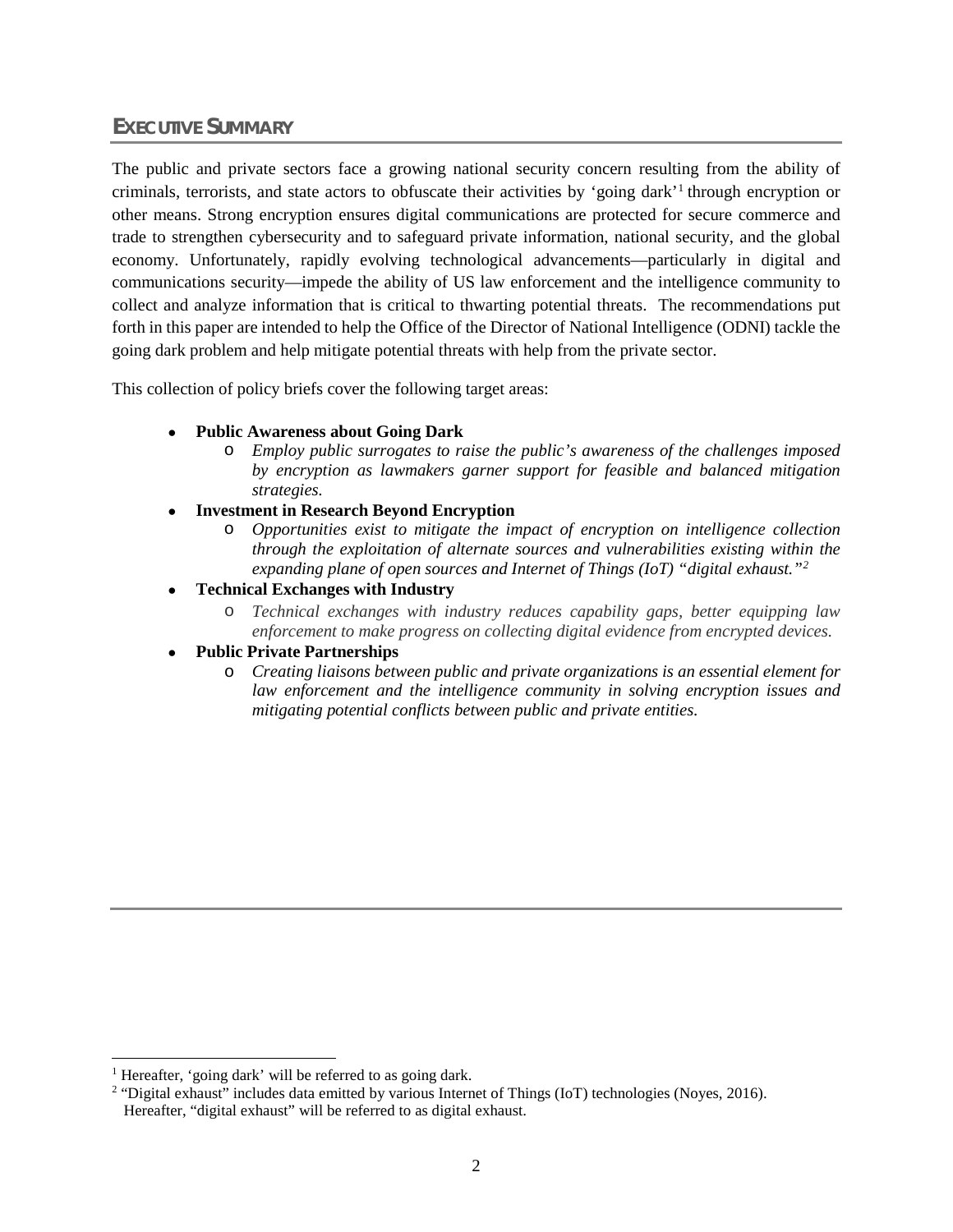# **TABLE OF CONTENTS**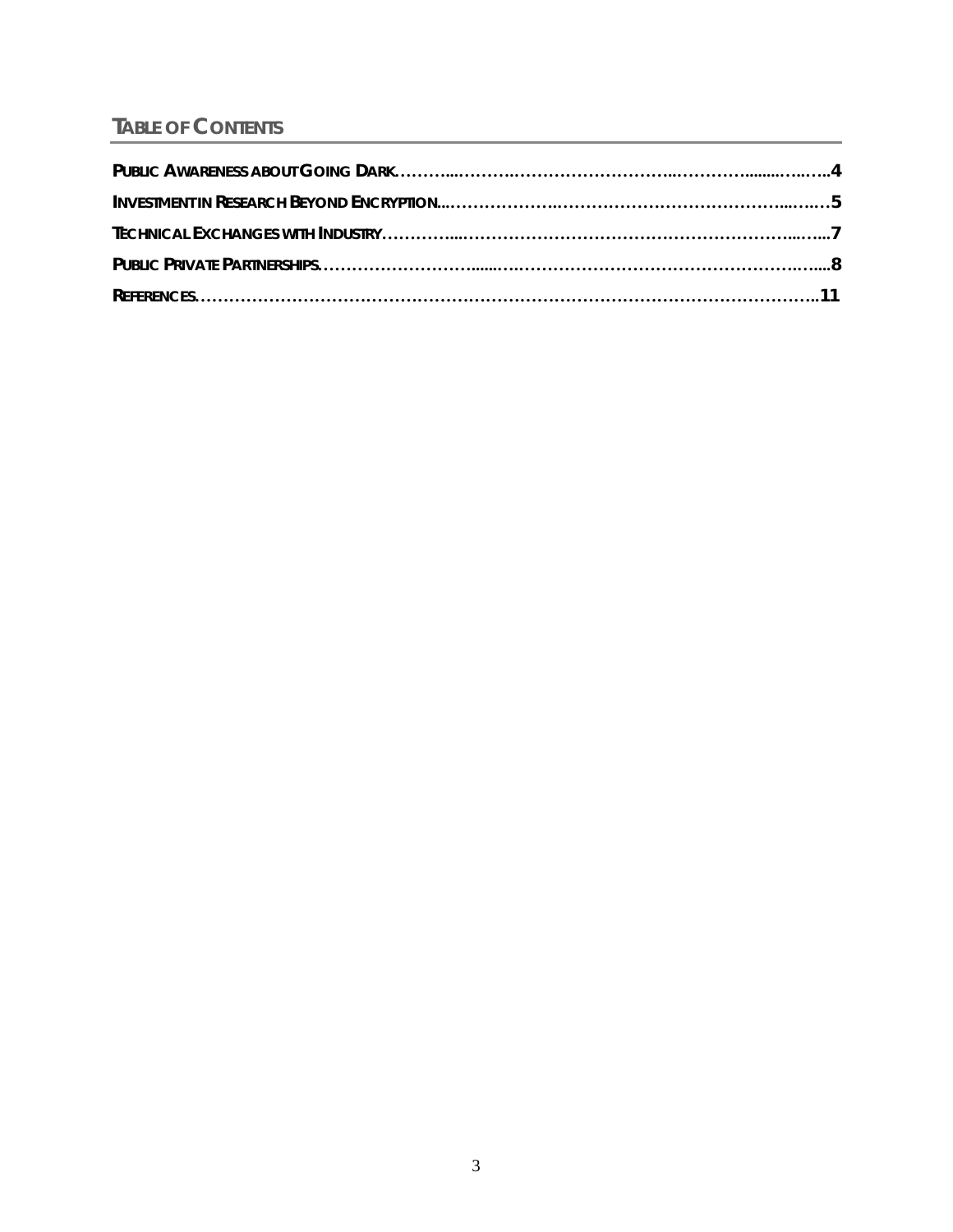### **PUBLIC AWARENESS ABOUT GOING DARK**

*Congress should engage with technical and policy experts from industry, academia and government before formally making any policy or legislative decisions. Public perception will play a key role in any publicly disclosed legislative mechanism that is designed to maintain or enhance government surveillance capabilities. The best way to influence public perception is to engage the public through discourse with technical and policy experts.* 

**Executive Summary:** The US Government maintains that all levels of law enforcement have the legal authority to intercept and access communications and information pursuant to court orders. However, there is a growing gap between what law enforcement is legally authorized to do and the technical capabilities required to carry out those authorities (Federal Bureau of Investigation, n.d.). The Department of Justice (DOJ), led primarily by the Federal Bureau of Investigation (FBI), has engaged in persistent efforts to raise awareness about this alarming scenario, which is often called the going dark problem. Despite a widespread rigorous awareness campaign, the technologies that exacerbate the problem continue to become more ubiquitous and increasingly prohibit law enforcement's ability to carry out its mission. Congress should engage a variety of stakeholders and subject matter experts so that it can be fully informed about the complexities of the going dark issue and any actions being considered to mitigate the problem. This engagement should occur prior to making any formal policy and legislative decisions.

**Scope of Problem:** The DOJ has participated in numerous activities over the past eight years to raise public awareness about the challenges facing all levels of law enforcement because of encryption (Savage, September 2010). The FBI has engaged in an aggressive public awareness campaign that has spanned a variety of public and private venues, including Congress, universities, think tanks and others. As the information and communications technologies that underlie going dark have changed and become more omnipresent, the FBI has communicated how the changes are affecting public safety and national security efforts. Despite these sustained attempts, there has been no published measure of the public's awareness on the issue. Furthermore, public perception of the matter may be reflected in consumers' habits such as the purchase and use of devices and applications that are the subject of law enforcement's concerns.

**Policy Recommendations:** Public perception will play a key role in any publicly disclosed legislative mechanism designed to maintain or enhance government surveillance capabilities. Media coverage will likely cement such a perception. IT companies, media, non-profits and academia follow the going dark issue closely. They are quick to analyze legislative actions leveraging their platforms to inform the public of the repercussions and flaws in legislation. Given the government's long and challenging history with trying to regulate encryption [e.g., the Clipper Chip and Pretty Good Privacy (PGP)], any legislative proposal will be heavily scrutinized, particularly by privacy and information technology security experts (Abelson et al., 2015). The resultant scrutiny will be published in newspapers, websites and blogs which may surface as a hot button issue that could influence electoral preferences (Collins and Patterson, 2016).

The best way to influence public perception regarding proposed legislation is to engage the public via surrogates. These surrogates should consist of technical and policy experts from industry, academia and government. The team's expertise should span a wide range of relevant topics such as communications technology, national security, law enforcement, critical infrastructure, information security, cryptography, constitutional law, policy, economics and commerce. The multifaceted complexities of the going dark problem requires a deep and thorough examination. Rather than trying to mitigate the problem with a onesize-fits all approach, it would be more practical to break it down into manageable components as it is often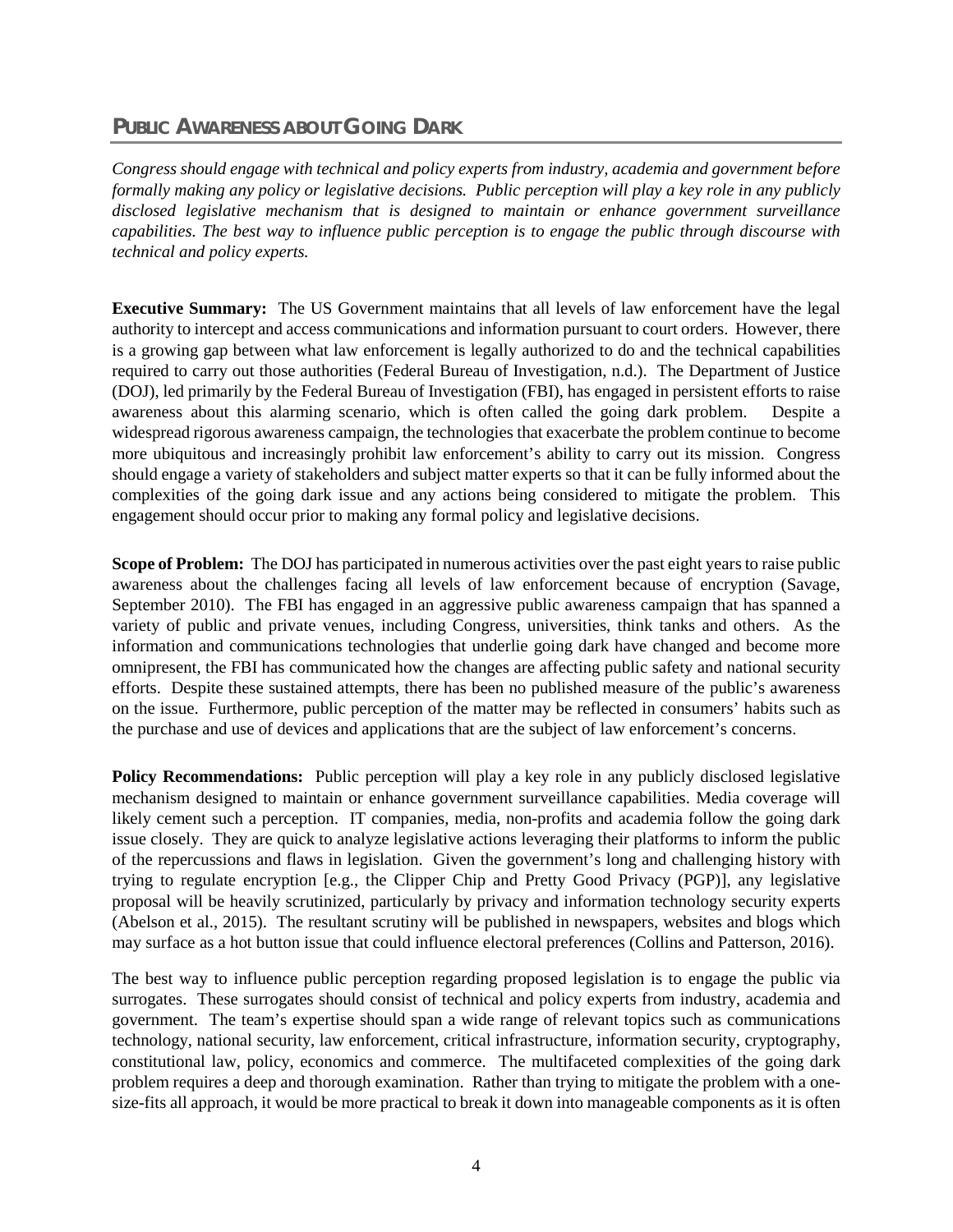the small details that have the most significant consequences. These details are often the most highlighted in the media.

**Implementing Policy Recommendations:** Getting policy right requires that these experts be engaged early in the process. The intended goals of the policy can be stated, but the stakeholders will have to weigh in on how to achieve the goals. It should be expected in advance that any policy proposals on such a delicate and complex matter will require time to develop and analyze which may be problematic for political reasons, especially given the rapid pace of technological development. Policymakers should familiarize themselves with the research and development processes employed by the academic, science and technology communities. Policymakers should be careful when writing the proposal because any mistakes early on will lead to flawed policies.

In February 2016, Republican Representative Michael McCaul from Texas and Democratic Senator Mark Warner from Virginia introduced a bill with bipartisan support in both the House and Senate titled "The Digital Security Commission Act of 2016" (H.R. 4651 and S.2604, 2016). The purpose of the Act was to establish a commission consisting of a broad array of relevant experts to "assess and make recommendations for policy and practice concerning the issue of multiple security interests in the digital world, including public safety, privacy, national security, and communications and data protection, both now and throughout the next [ten] years." Both bills were referred to as the Subcommittee on Crime, Terrorism, Homeland Security, and Investigations at the end of February 2016. To date, there has not been any formal legislative progress. While this has not caused the going dark debate to cease, it was a formal effort to acknowledge that Congress is a critical stakeholder and should engage with the other stakeholders prior to making policy and legislative decisions.

#### **INVESTMENT IN RESEARCH BEYOND ENCRYPTION**

*Increasing investment in researching and cultivating alternative routes of intelligence collection and investigative enhancement, during a time of rapidly expanding digital footprints and technology utilization, is critical to combat the going dark problem.*

**Executive Summary:** Law enforcement and the intelligence community can benefit from increased investment, research and development of methods for understanding the intelligence findings and insights that can be derived from a variety of emerging and expanding sources for targeted collections. Focusing solely on the encryption challenge prevents the exploration of other solutions that would potentially offset or mitigate the barrier to collection posed by encryption. A wealth of evolving and increasing amounts of data is available and needs to be analyzed and vetted for the future of intelligence collection at large. The information derived from tertiary sources as part of targeted analysis can assist in counterbalancing the limitations set by encrypted communications and data, aside from providing alternative insights pertinent to investigations and operations.

Identifying and utilizing intelligence collection sources beyond encryption requires additional investment, research and development in order to ensure the lawful exploitation of these emerging sources. This alternative strategic path forward includes a "least bad" approach of exploiting metadata, expanding open source information and using data or digital exhaust from the growing Internet of Things (Hennessey, 2016). Additionally, the future legal implications for employing this strategy should be evaluated simultaneously to prevent potential issues of impeding on one's security and personal privacy.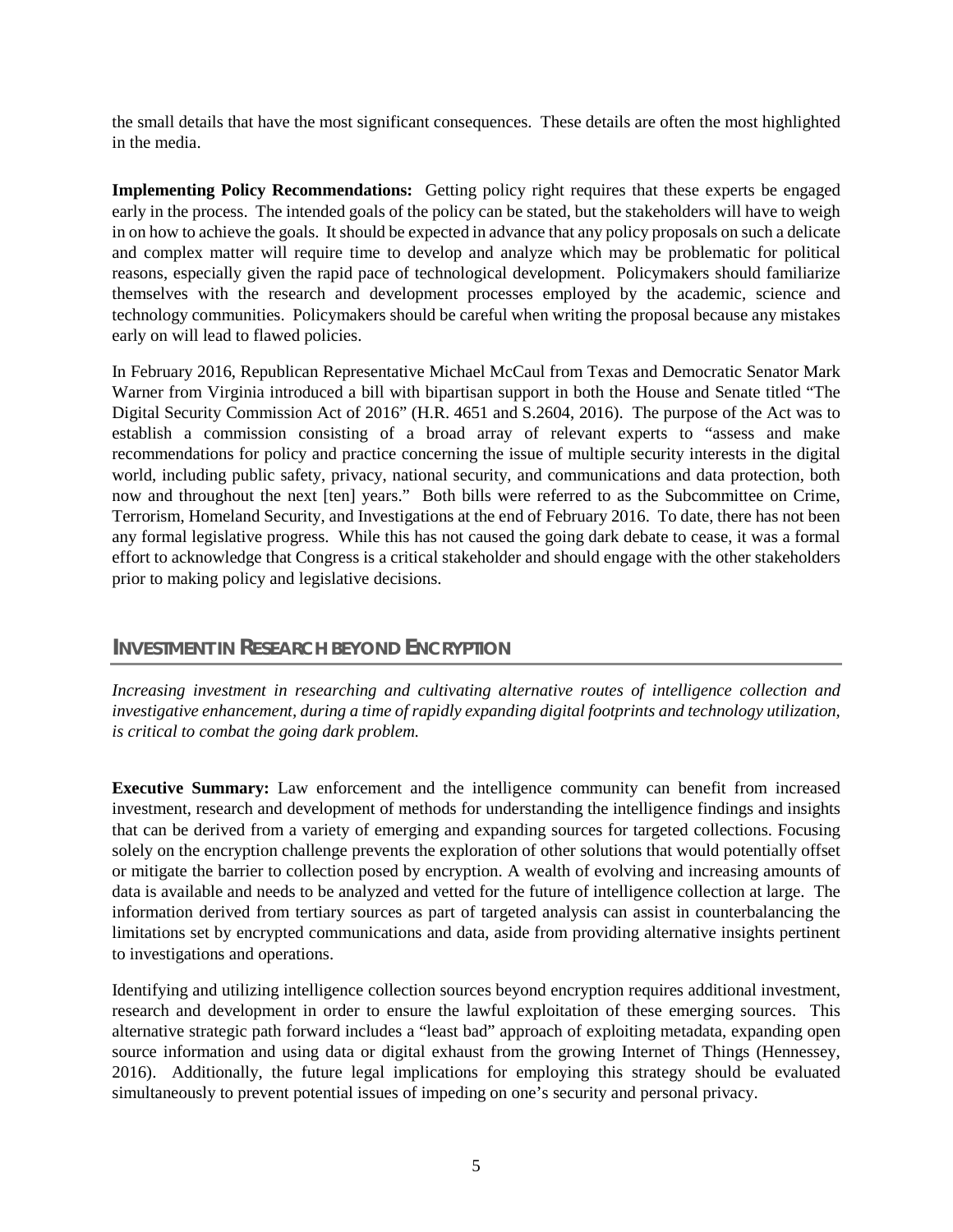**Scope of Problem:** The traditional scope of the going dark problem focuses primarily on encrypted communications and access to information that would require the utilization of decryption technologies, an area in which law enforcement and the intelligence community's technological capabilities and prior methods present both limited and unsustainable long-term strategies. However, other challenges posed to intelligence collection by law enforcement and the intelligence community include the multitude of inaccessible dark web platforms and services, referral-based membership in organizations, steganography<sup>[3](#page-6-0)</sup>, and jurisdictions where there is a lack of cooperation and a lack of a uniform expectation of privacy. Like the encryption issue, these trends and technologies have no single solution for offsetting intelligence collection barriers other than looking to innovation and investment for long-term technological solutions.

**Policy Recommendations:** It is critical to establish internal government and interagency liaison and development teams for conducting future technologies research and development to address alternative collection sources, which will provide long-term solutions to going dark and the barriers set forth by encryption. Future technologies research and development will include quantum computing solutions for decryption as well as expanding the scope of going dark to open source, digital exhaust, IoT or "dark social data"[4](#page-6-1) exploitation. The legality of exploring and leveraging the emerging and alternative paths described above is necessary for understanding the available opportunities and for creating the frameworks for future intelligence and investigative use.

There is a need to increase research and development on future open source, social media, "data exhaust"<sup>[5](#page-6-2)</sup> and dark social data exploitation. From a social media standpoint, it is important to understand how platforms evolve, how user bases change dependent on demographics and geography, and how data availability from these platforms may also become limited. Therefore, the future of collection in this space requires a constant refinement of analytical tradecraft as well as technical analytics used on social media platforms, especially in light of the recent Facebook scandal involving Cambridge Analytica. The revelation of Cambridge Analytica's ability to gather massive amounts of personal data from Facebook users triggered Facebook to enforce stricter security and privacy controls. This, in turn, will potentially make future collection more difficult (Granville, 2018). Additionally, it is important to understand the future of data exhaust and IoT emissions as information sources which will work in conjunction with technological shifts towards increasing security both on the Internet and with IoT devices and messaging applications using encryption.

Furthermore, understanding the opportunities presented within data exhaust and IoT emissions as future information sources is vital to the future of intelligence collections considering the going dark problem. Online user activity, behavior and dark social data sharing data provide additional opportunities as a source of intelligence as the amount of available data is expected to grow dramatically (Radium One, 2016). Given the projected increase in data, it will be essential to evaluate the legality of such exploitation of these sources from a research and development standpoint within a future technologies program.

**Implementing Policy Recommendations:** Creating business cases for investment in the research and development and operationalization of necessary tools and technologies for surpassing collection issues

<span id="page-6-0"></span> $\overline{a}$ <sup>3</sup> Steganography is the practice of hiding secret messages in otherwise non-secret mediums (Newman, 2017)

<span id="page-6-1"></span><sup>4</sup> "Dark social data" refers to online social sharing through private channels such as instant messaging and email (Radium One, 2016). Hereafter, "dark social data" will be referred to as dark social data.

<span id="page-6-2"></span><sup>5</sup> "Data exhaust" includes by-products of online user activity (Radium One, 2016). Hereafter, "data exhaust" will be referred to as data exhaust.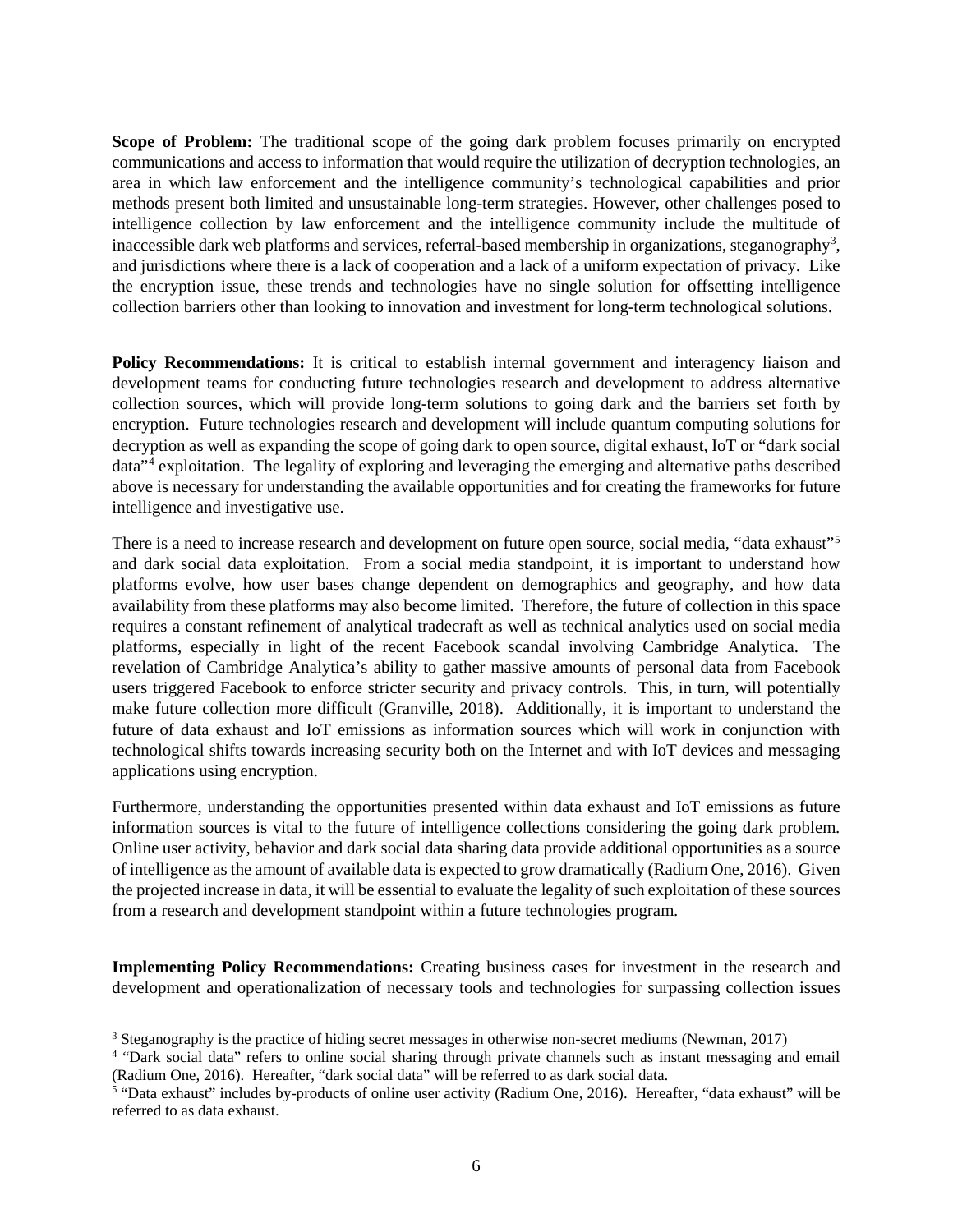posed by encryption is a vital first step. The Criminal Justice Technology Forecasting Group (CJTFG) found that business cases and processes for operationalizing emerging technologies at the federal agency levels are lacking and recommend developing common business cases for technologies that are critical for various agencies (Hollywood, 2018). Additionally, CJTFG proposes that it is imperative to incorporate these business process templates for operationalizing these solutions. In light of the going dark problem, there are multiple sectors within the government, especially the defense and criminal justice departments, which are impacted and could benefit from a common use business case for joint research and development.

Furthermore, it is necessary to have the security, technology and legal knowledge to understand how to properly evaluate and deploy these emerging solutions once a program is established. Identifying and aggregating the right human capital and technical resources will be an additional requirement.

#### **TECHNICAL EXCHANGES WITH INDUSTRY**

*Technical exchanges with industry can reduce capability gaps, better equipping law enforcement to make progress on collecting digital evidence from encrypted devices.*

**Executive Summary:** Individual law enforcement organizations leverage coalitions to facilitate technical exchanges with industry. Additionally, they receive valuable training on collecting digital evidence from encrypted devices. For instance, authorizing the National Domestic Communications Assistance Center (NDCAC) would support law enforcement organizations with national level outreach to industry in addition to access to valuable training on collecting digital evidence from encrypted devices.

**Scope of Problem:** The law enforcement community predicts that the "identification, collection, preservation and presentation of digital evidence" will require detailed processes similar to physical evidence (Lazzarini, 2018). However, law enforcement continues to seek information on new software applications, particularly the types of data they collect and how to access encrypted data. The ability of criminals to obfuscate their activities by going dark through encryption or other means hinders US law enforcement organizations from collecting and analyzing information critical to preventing potential threats and solving open investigations (FBI, n.d.). The New York County District Attorney's office assessed the impact of encryption on law enforcement activities and found that while inaccessible devices disrupted ongoing investigations 37.67% of the time, once unlocked the device provided additional evidence 51.14% of the time (DOJ, Appendix F, 2018). Law enforcement organizations across the nation are actively collaborating to identify and reduce gaps in their ability to collect encrypted digital evidence, but there is a need for a focused effort to address national level issues (DOJ, 2018). In December 2016, the bipartisan Encryption Working Group with members from the House Judiciary Committee and the House Energy and Commerce Committee released its year-end report declaring a call to action, "Congress should foster cooperation between the law enforcement community and technology companies" (House Judiciary Committee and House Energy and Commerce Committee Encryption Working Group 2016, 7). However, this recommendation was never implemented which is why individual law enforcement organizations must continue to develop their own relationships.

**Policy Recommendations:** Lawmakers can support law enforcement organizations by funding institutions that facilitate technical exchanges on critical national security issues. Law enforcement organizations are actively building relationships with industry to keep up with ever-changing vendor specific privacy policies and security features (Thompson, 2018). Several organizations such as The National Computer Forensics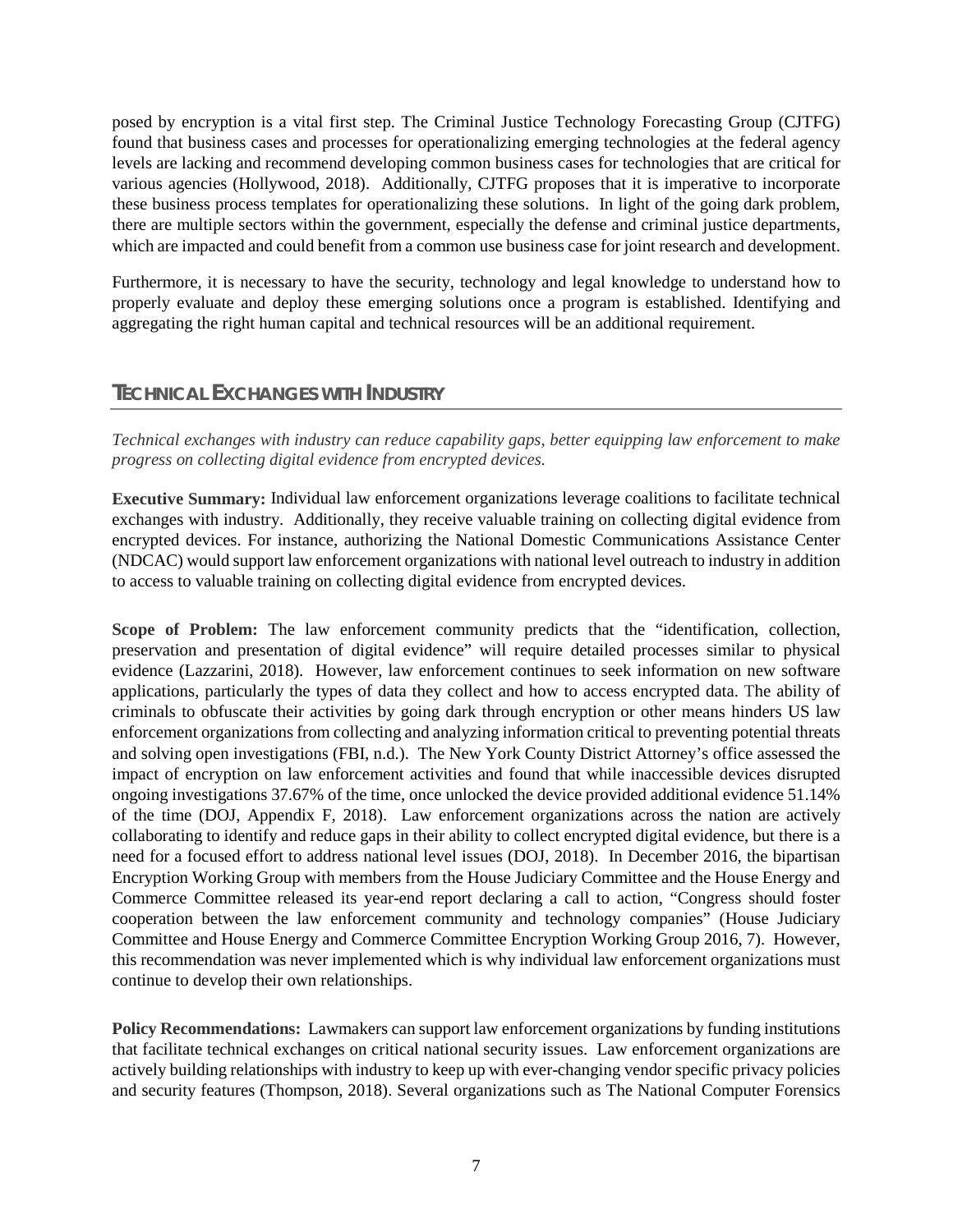Institute, The Law Enforcement Cyber Center, and the National Domestic Communications Assistance Center (NDCAC) provide law enforcement organizations with formal means of establishing and maintaining relationships with industry for the purposes of technical exchange (Law Enforcement Cyber Center, n.d.). Many organizations also offer training to ensure law enforcement personnel understand the data available within software applications and methods of access. Increased collaboration with industry will help law enforcement communities better understand their options when seeking access to locked devices that may contain evidence pertinent to an ongoing investigation.

**Implementing Policy Recommendations:** The Encryption Working Group recommends authorizing and modernizing the NDCAC which has a budget of \$10.9M which falls under the DOJ (DOJ, 2018). The NDCAC does not play a role in investigations, but it is a resource for exchanging technical knowledge (House Judiciary Committee and House Energy and Commerce Committee Encryption Working Group 2016, 9). Additionally, the current budget funds an Industry Relations Program with the goal of developing and maintaining relationships with industry to exchange information on issues that rise to a national level ensuring law enforcement's understanding of new services and technologies through information sharing and coordination assistance (DOJ, 2017). The NDCAC has a broad outreach program for law enforcement and industry which could be expanded (DOJ, 2018). The center has trained over 7,200 law enforcement personnel and there are plans to expand the breadth and depth of trainings offered (DOJ, 2018). In particular, there is a program specialized in handling mobile device evidence which is developed in a trainthe-trainer format to increase its impact nationwide (DOJ, 2018).

According to the Director of the NDCAC, "the Authorization has not happened yet. There are several associations that have been asking that the NDCAC be authorized as well" (NDCAC Director, e-mail, 2018). Authorizing and modernizing the NDCAC would stabilize the budget which has been in decline over the past six years (DOJ, Appendix D, 2018). The promising and comprehensive NDCAC strategic plan seeks to leverage working groups to strengthen partnerships and leverage technology to improve capability and capacity (DOJ, Appendix D, 2018).

#### **PUBLIC PRIVATE PARTNERSHIPS**

*Creating liaisons between public and private organizations is an essential element for law enforcement and the intelligence community in solving encryption issues and mitigating potential conflicts between public and private entities.*

**Executive Summary:** By nature, the going dark problem requires cooperation between public and private entities to permit law enforcement and government to lawfully access data while protecting private companies' customer data and intellectual property. The 2015-2016 Apple and FBI debate over decryption highlighted the negative blowback associated with attempting to force private companies to decrypt data. Rather than assume an authoritative and confrontational role, government agencies should seek a cooperative and mutually beneficial relationship to reach compromise and satisfy both parties' goals. Just having a liaison without a full public private partnership, will only yield short-term results instead of lasting solutions. Liaisons between public and private entities are currently decentralized in agency, geographic location and messaging. Therefore, law enforcement and the intelligence community should centralize liaisons through the creation of public private partnerships (PPPs) as a forcing mechanism to consolidate efforts, reach a broad audience, centralize messaging and de-conflict issues prior to situations arising.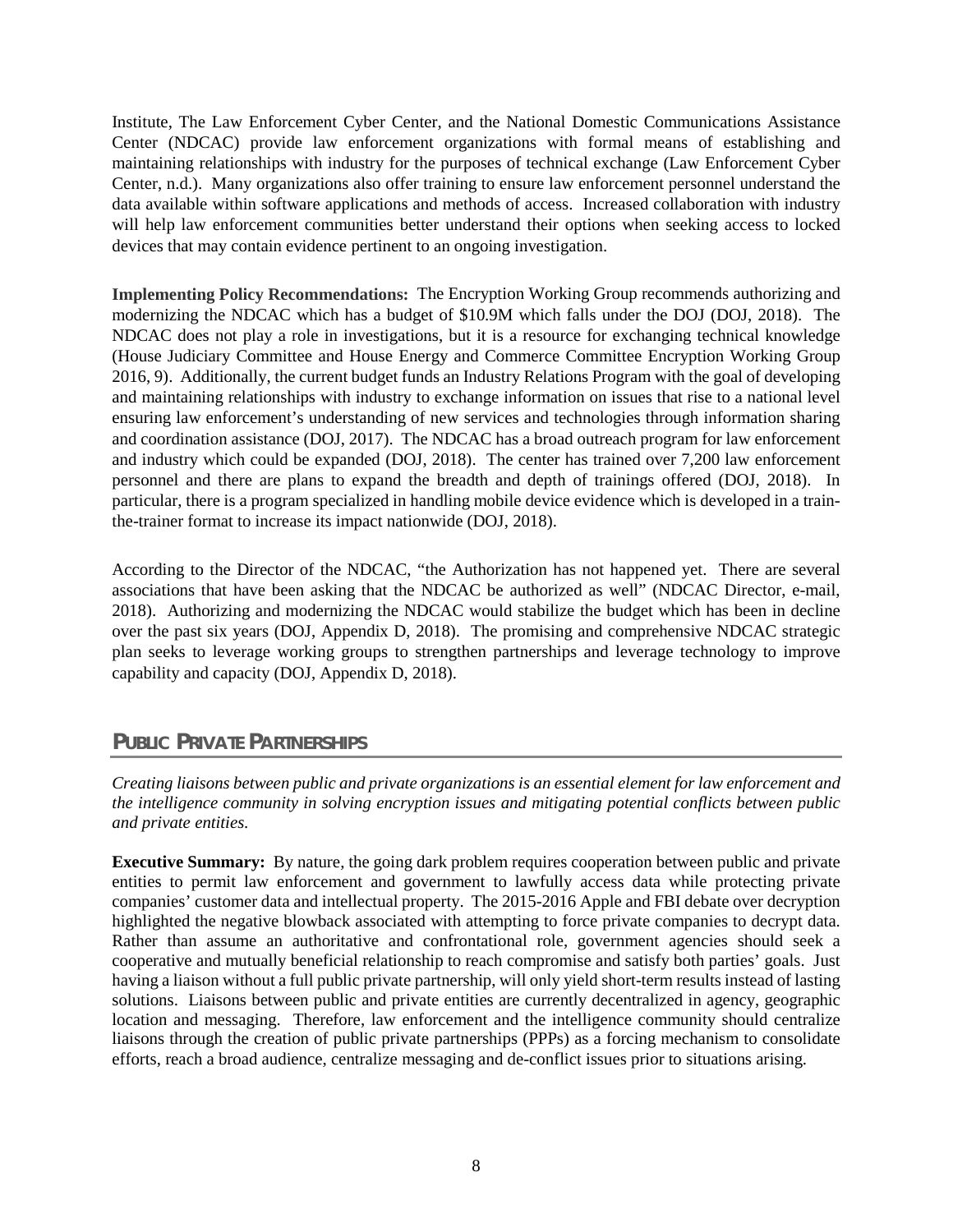**Scope of Problem:** While the use of liaison personnel between agencies and departments within federal and state governments has increased in recent decades as a major component to the whole-of-government approach, much less has been done to bridge the gap between public and private entities. This is largely due in part to the high cost to the government of embedding liaison personnel in individual private companies in comparison with the relative low cost of placing personnel in partner agencies and departments. Additionally, private companies that do not rely heavily on government contracts are generally wary of a permanent government employee presence.

A current issue at the government agency and department level of government is the decentralized nature of liaisons with public partners. For example, the FBI, primarily acts as the liaison at the field office level, with little coordination conducted at higher echelons. Other government agencies similarly liaise based on geographical divisions which create situations in which multiple personnel from the same public entity liaise with the same private entity. The systemic issues created by this framework are two-fold: First, agencies are wasting countless hours conducting redundant liaison with the same public companies across different geographical areas of responsibility; and Second, agencies and departments lack consistent messaging which convey conflicting information from other adjacent liaison elements.

A second major issue for public private liaisons is the overwhelming number of private entities that require direct liaisons from government agencies. Just liaising with individual companies without a partnership is both inefficient and costly to law enforcement and the intelligence community. Therefore, it is more effective and efficient to use a more centralized means of liaising through a partnership to reach more private sector organizations.

**Policy Recommendations:** In place of the current decentralized approach to public private liaisons, federal law enforcement and the intelligence community should establish Public Private Partnerships (PPPs) to address the going dark problem.

**Implementing Policy Recommendations:** Establishing centralized Public Private Partnerships consisting of multi-agency government elements and public corporations and companies will alleviate much of the redundancy and cost inefficiencies currently experienced in conducting liaison work. Though task-oriented PPPs currently exist, such as the National Cyber Security Alliance, they typically exist between one government agency or department and multiple public companies (Busch, 2012). However, the going dark issue affects law enforcement, intelligence collection, and military action which directly impacts all facets of the intelligence community. However, in order for any PPP to survive private sector members must be offered economic incentives to join a PPP or else the organization will risk failure (Carnegie Mellon University, 2010).

Establishing PPPs between single agencies or departments is both inefficient and counterproductive as private sector participants would be forced to be members in multiple PPPs. Rather, a single PPP involving all agencies and departments within the intelligence community would be required in order to ensure consistent messaging, demands and coordination within the public sector.

Additionally, the government can utilize the seventy-eight existing Department of Homeland Security Fusion Centers by expanding their role to act as a medium for communication between state and local law enforcement and PPPs. Additionally, federal interagency bodies and commissions can also serve as an additional component to public private liaisons as bolstered support (DHS, 2017). In turn, this will allow new information and best practices to flow down from federal law enforcement and the intelligence community to state and local law enforcement. Additionally, growing encryption concerns will flow up to the federal level and be addressed in a centralized platform through Public Private Partnerships. Such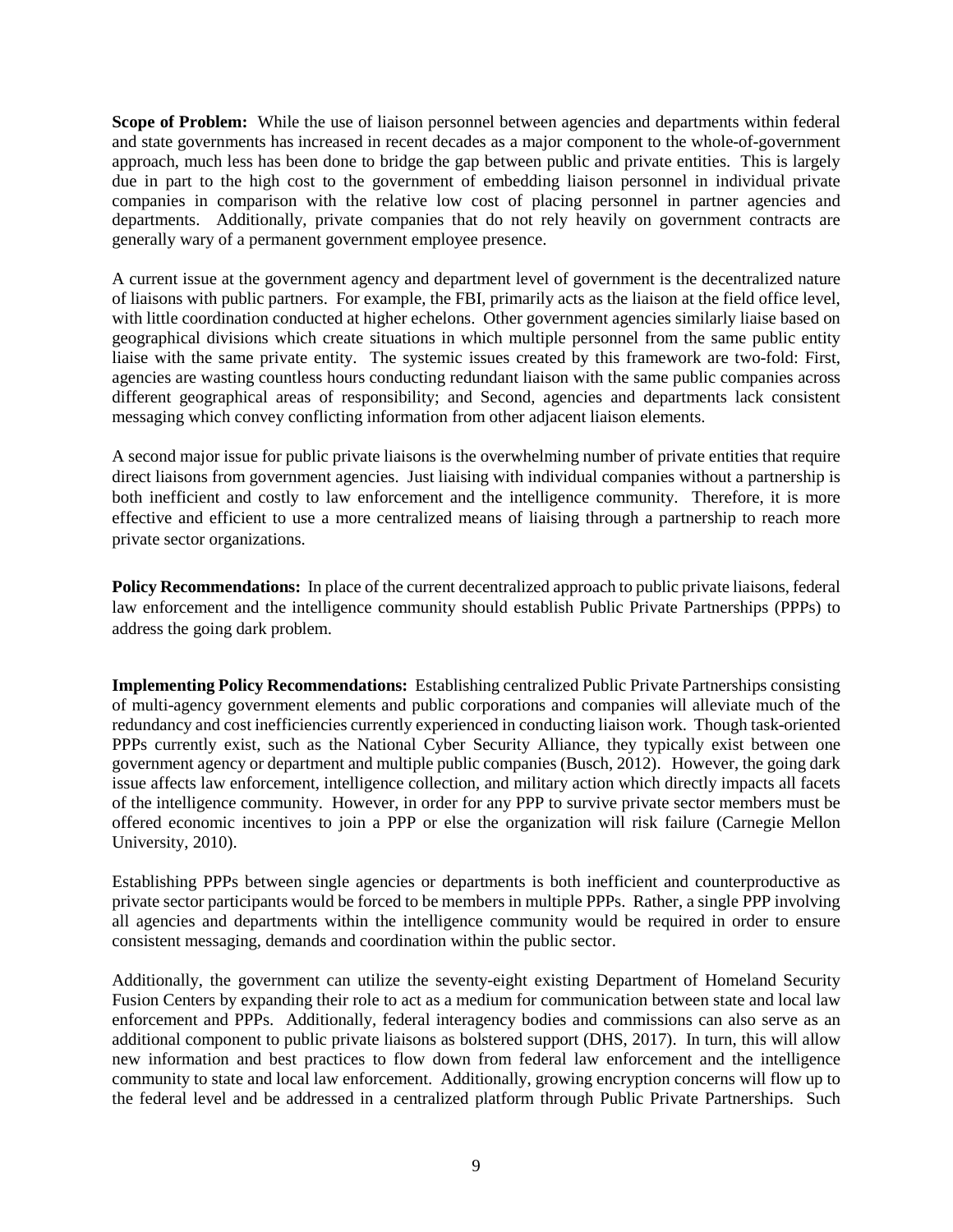partnerships will create a unique platform for public private partnerships which will help build trust and address the going dark problem paving the way for a new future.

#### Disclaimer Statement:

"This document is provided for educational and informational purposes only. The views and opinions expressed in this document do not necessarily state or reflect those of the U.S. Government or the Public-Private Analytic Exchange Program participants, and they may not be used for advertising or product endorsement purposes. All judgments and assessments are solely based on unclassified sources and are the product of joint public and USG efforts."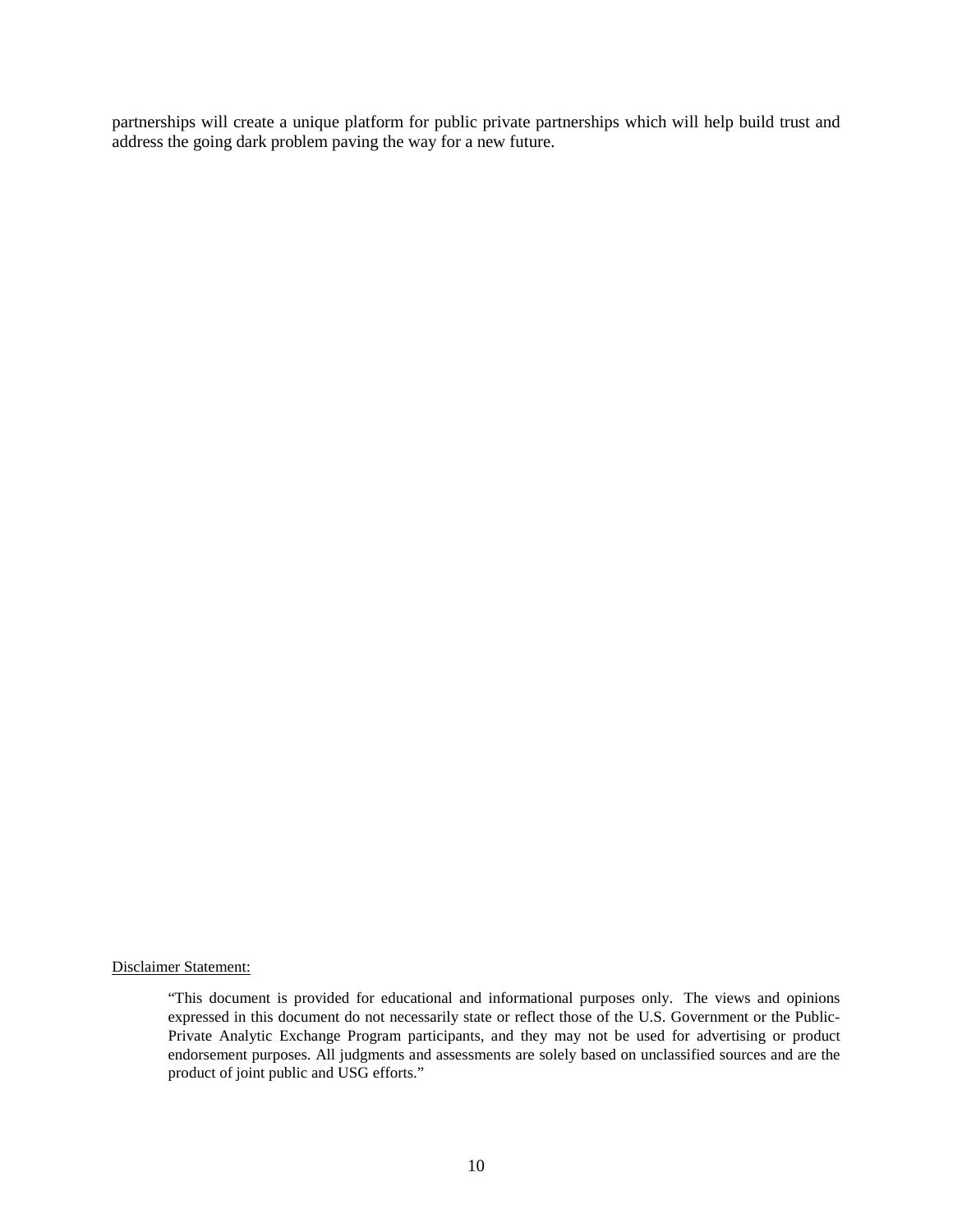#### **REFERENCES**

- Abelson, Harold, Anderson, Ross and Bellovin, Steven M. et al. July 6, 2015. "Keys Under Doormats: Mandating Insecurity by Requiring Government Access to All Data and Communications." *Computer Science and Artificial Intelligence Laboratory*. 1-3. http://hdl.handle.net/1721.1/97690.
- Busch, Nathan E. and Givens, Austen D. October 2012. "Public-Private Partnerships in Homeland Security: Opportunities and Challenges." *Homeland Security Affairs 8*. Article 18. Accessed June 10, 2018. [https://www.hsaj.org/articles/233.](https://www.hsaj.org/articles/233)
- Collins, Terry and Patterson, Dan. September 26, 2016. "Where Clinton, Trump Stand on Seven Big Tech Issues." *CNET*. Accessed June 26, 2018. https://www.cnet.com/news/clinton-trump-7-tech-issuesencryption-cybersecurity-apple/.
- Department of Homeland Security. 2017. "2016 National Network of Fusion Centers Final Report." Accessed June 10, 2018. [https://www.dhs.gov/sites/default/files/publications/2016\\_National](https://www.dhs.gov/sites/default/files/publications/2016_National%20_Network%20of_Fusion_)  [\\_Network of\\_Fusion\\_C](https://www.dhs.gov/sites/default/files/publications/2016_National%20_Network%20of_Fusion_)enters\_Final\_Report.pdf.
- Federal Bureau of Investigation. n.d. "Going Dark." Accessed June 11, 2018. https://www.fbi.gov/services/operational-technology/going-dark.
- Granville, Kevin. March 18, 2018. "Facebook and Cambridge Analytica: What You Need to Know as Fallout Widens." *New York Times*.<https://www.nytimes.com/2018/03/19/technology/> facebookcambridge-analytica-explained.html.
- Hennessey, Susan. 2016. "Lawful Hacking and the Case for a Strategic Approach to 'Going Dark'." 2016. Brookings Institution. [https://www.brookings.edu/research/lawful-hacking-and-the-case-for-a](https://www.brookings.edu/research/lawful-hacking-and-the-case-for-a-strategic-approach-to-going-dark/)[strategic-approach-to-going-dark/.](https://www.brookings.edu/research/lawful-hacking-and-the-case-for-a-strategic-approach-to-going-dark/)
- Hollywood, John S., Woods, Dulani and Lauland, Andrew et al. 2018. "Addressing Emerging Trends to Support the Future of Criminal Justice: Findings of the Criminal Justice Technology Forecasting Group." Santa Monica, CA: *RAND Corporation*. <https://www.rand.org/pubs/research> \_reports/RR1987.html.
- House Judiciary Committee and House Energy and Commerce Committee Encryption Working Group. 2017. "Encryption Working Group Year-End Report." December 20, 2017. Accessed June 8, 2018. https://judiciary.house.gov/wp-content/uploads/2016/12/20161220EWGFINALReport.pdf.

Law Enforcement Cyber Center. n.d. "About." Accessed June 18, 2018. http://www.iacpcybercenter.org/.

Lazzarini, Michael. 2018. "Death by Wi-Fi: How Computer Technology Will Impact Violent Crime Investigations." Accessed June 18, 2018. http://lawofficer.com/investigations/deathwifi/amp/? twitter impression=true.